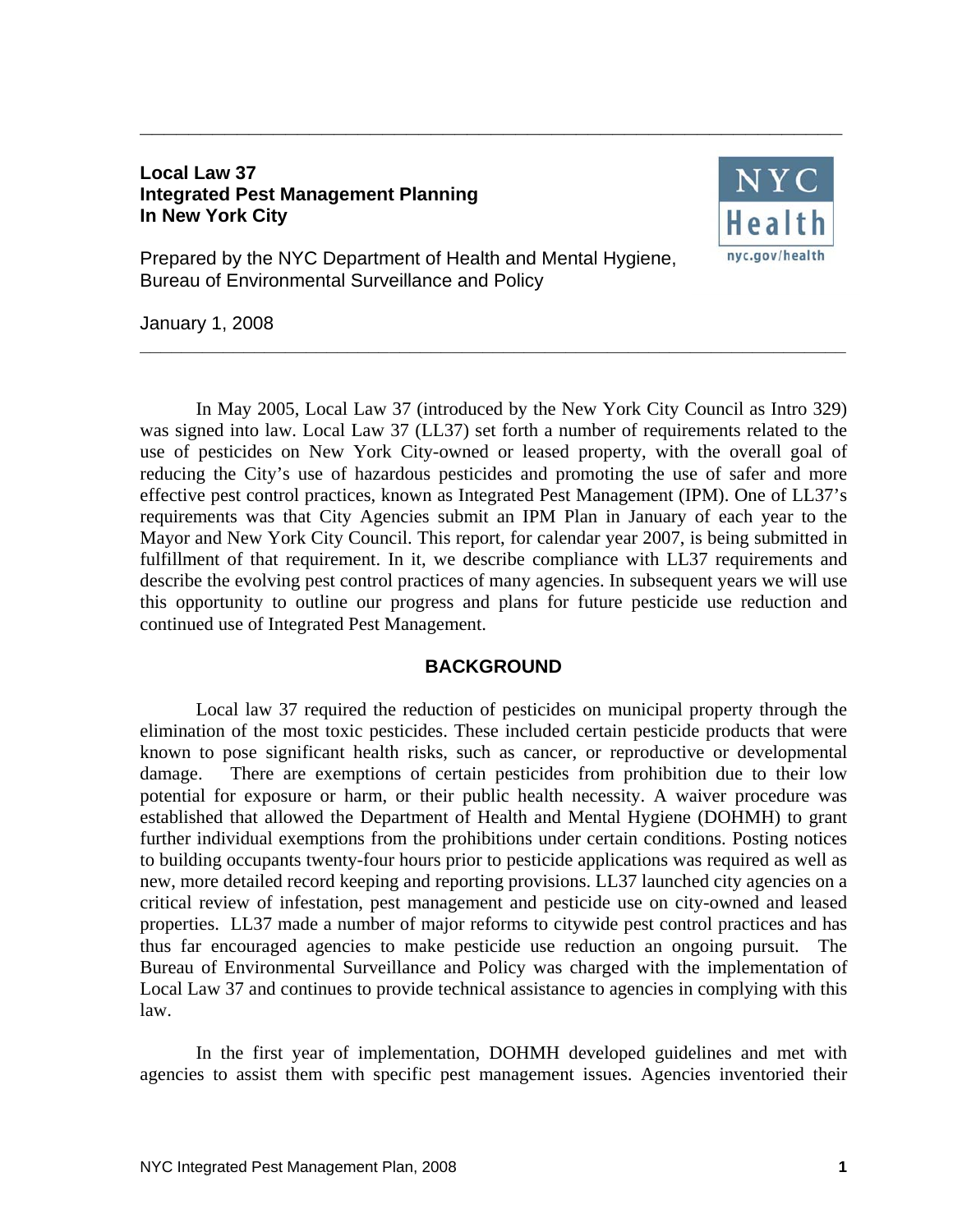pesticide stocks and evaluated their use patterns to determine which products were affected by phase-outs, and then identified alternative products or practices to replace them.

In this second year of implementation, agencies continued to identify new pest management practices that are less chemical-dependent and more preventive in their approach. New York City agencies address a wide variety of pest control issues in a large number of settings – residential units, institutional settings, parks, schools, offices, highway medians, hospitals, and vacant lots. Agencies are confronted with chronic and emergent infestations, including roaches, rodents, flies, fleas, bedbugs, midges and mosquitoes. As such, pest control methodologies must be tailored to the context, populations and target pest for each agency. DOHMH continues to critically examine pesticide use and infestation patterns in the City, in order to help agencies design strategies that work for their agency utilizing least toxic pesticides and integrated pest management.

Integrated Pest Management (IPM) focuses on preventing pest infestation through improved sanitation and structural integrity. IPM seeks to use structural and behavioral modification to deny pests the essential food, water, means of entry and harborage they need to survive. At the same time, "pest-proofing" upgrades housing and workplaces in ways that improves the overall structural conditions for occupants. When physical improvements alone are not enough to address an infestation, IPM also encompasses the judicious use of least hazardous pesticides – such as newer gels and baits, and old standbys like boric acid, deployed in new ways. DOHMH encourages agencies to use pesticides to control infestation only as a last resort and to critically examine all other options prior to engaging in their use.

# **THE ROLES AND ACTIVITIES OF THE DEPARTMENT OF HEALTH AND MENTAL HYGIENE**

DOHMH has been in the forefront of promoting IPM and in alerting and educating the public on the hazards of pesticides. This work has been guided by the recognition that the presence of pesticides in our environment frequently leads to unnecessary human exposures, emergency department visits and hospitalizations, and may be associated with other health problems. Furthermore, the presence of some pests is associated with asthma exacerbation, infectious disease and other health problems. Plant pests also pose a variety of threats to the use and durability of public infrastructure and threaten our ability to enjoy and protect certain natural resources. Balancing the need to live free of infestations and reduce the harm of pesticides, DOHMH encourages integrated pest management.

The DOHMH Bureau of Environmental Surveillance and Policy (BESP) oversees Local Law 37 implementation. BESP staff includes an entomologist, a pesticide analyst, a communications specialist and information technology managers. BESP convenes and chairs the Inter-Agency Pest Management Committee and the Waiver Review Committee, supports IPM planning for agencies, helps to launch and evaluate demonstration projects and conducts community outreach and education.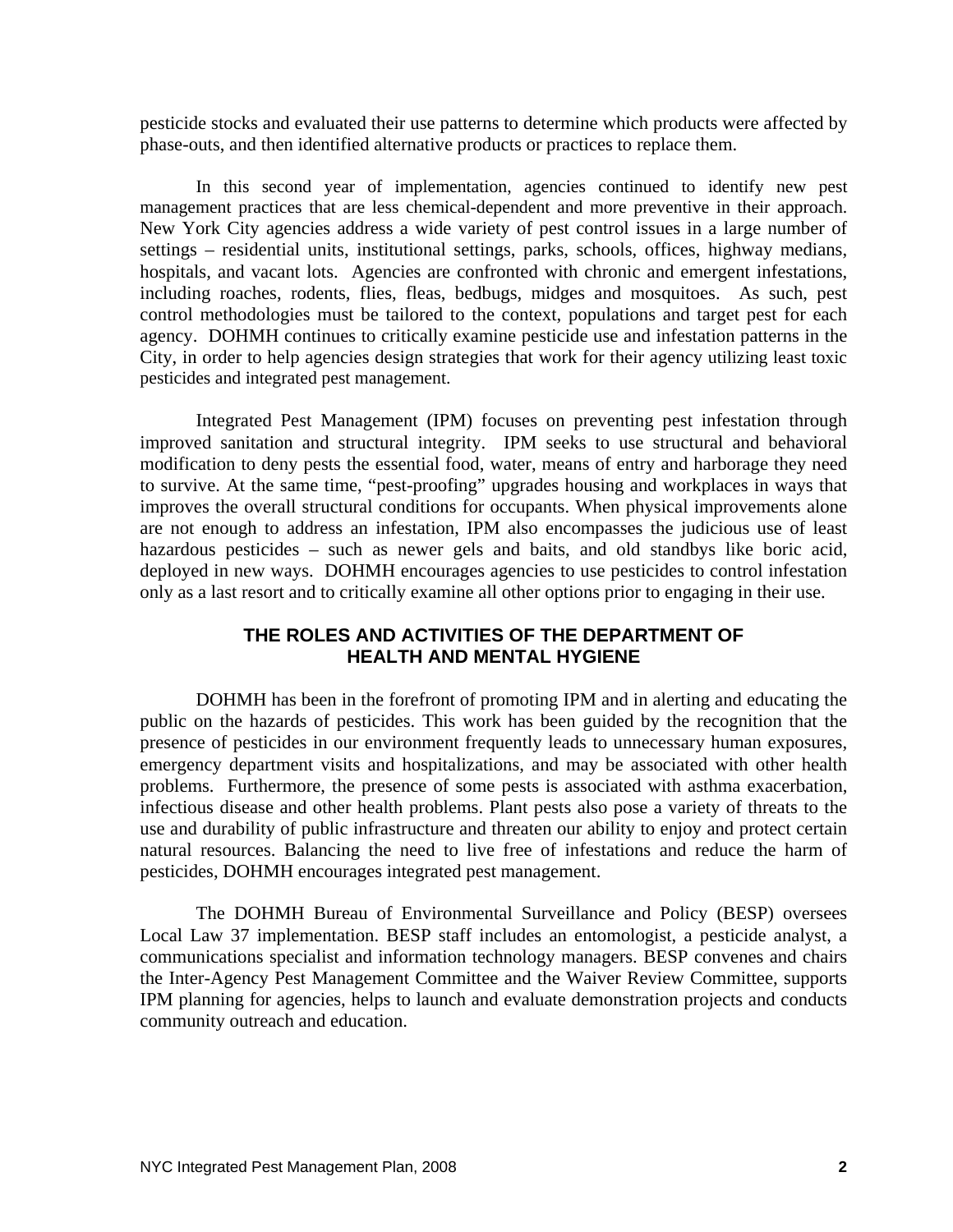# **LL37 Waiver Review Committee**

 The waiver committee is tasked with evaluating requests by City agencies for waivers from pesticide prohibitions. The committee consists of individuals from across the agency, including licensed exterminators, health educators, environmental epidemiologists, risk assessors, and entomologists. Each is trained in integrated pest management principles and practices and on the requirements of Local Law 37. In 2006, agencies were granted 12 product waivers. In 2007, just 7 new waivers were granted, reflecting successful implementation of alternative strategies and product choices. A list of waivers issued in 2007 is available on our website  $(http://nyc.gov/health/ll37)$ ..

# **Inter-Agency Pest Management Committee (PMC)**

 Local Law 37 established the PMC as a forum for agencies to share pest management information and strategies and to plan future reductions in pesticide use. The PMC is chaired by BESP and is made up of representatives from several agencies including:

- Department for the Aging (DFTA)
- Department of Citywide Administrative Services (DCAS)
- Department of Corrections (DOC)
- Department of Education (DOE)
- Department of Environmental Protection (DEP)
- Department of Homeless Services (DHS)
- Department of Parks and Recreation (DPR)
- Department of Sanitation (DSNY)
- Department of Transportation (DOT)
- Fire Department of New York (FDNY)
- Health and Hospitals Corporation (HHC)
- Housing Preservation and Development (HPD)
- New York City Housing Authority (NYCHA)

 This group serves as the city's pesticide and pest management advisory committee, and meets twice annually. The PMC assesses ways to reduce pesticide exposures and to communicate better with employees and the general public about safe and effective pest control. Meetings in 2007 were held on August  $2<sup>nd</sup>$  and November 1<sup>st</sup>.

 The August 2007 meeting focused on a review of the pesticide application data submitted by the agencies for calendar year 2006, a discussion of the benefits of electronic reporting of pesticide application data and a presentation from a DCAS administrator on the new IPM contract offered by DCAS. The meeting also highlighted achievements of new IPM activities by city agencies (DOE, DPR, DCAS). The November 2007 meeting focused on planning for the reporting requirements in 2008 and updates on the New York City Pesticide Use Reporting System (NYCPURS). Agencies also discussed the challenges they have faced implementing Local Law 37, especially with regard to working with contractors for pest control and using the citywide pest control contract.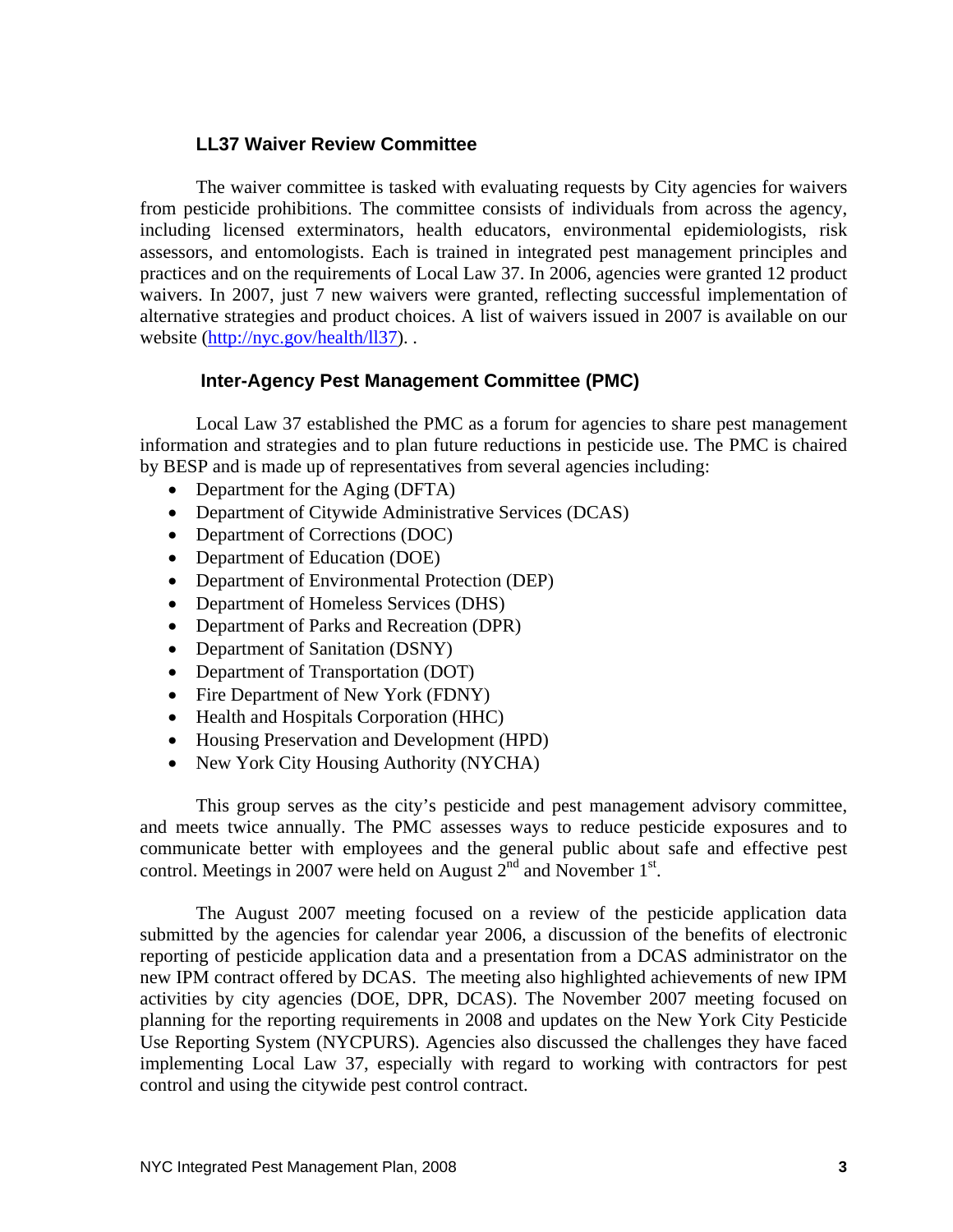For the November 2007 meeting, representatives of national pesticide reduction efforts presented on several aspects of pest control, pesticide regulation and industry trends. Tom Green, President of the IPM Institute of North America Inc. described the STAR and Green Shield certification programs for IPM. The Green Shield Certified program is an independent, non-profit certification program that promotes practitioners of effective, prevention-based pest control while minimizing the use of pesticides. Dr. Green presented the NYC Department of Education with a certificate for achieving STAR certification for its IPM program in NYC schools. Laura Haight, Senior Environmental Associate of the New York Public Interest Research Group (NYPIRG) spoke about the importance of reducing pesticide use throughout the city. NYPIRG worked with the City Council in drafting Local Law 37, and expressed support to the agencies on their progress thus far, and encouraged agencies to continue to adopt IPM in their future practices and contracting. Susan Rezai from the National Center for Environmental Health at the Centers for Disease Control and Prevention discussed national plans for pesticide tracking through the environmental and public health tracking program and commended New York City for the work they have done in tracking environmental triggers for health related issues.

## **LL37 Website and Fact Sheets**

The LL37 public website (www.nyc.gov/health/ll37) developed by DOHMH to facilitate communication and the changes made to pest control by the law's passage, continues to provide information and guidance to agencies and the public. This website includes:

- fact sheets describing the law in general and each of the following specific provisions separately: record keeping and reporting, prior notification, product prohibitions, waiver procedures, and requirements for contractors;
- record keeping and reporting forms;
- waiver applications and past waiver decisions;
- posting signage templates;
- a product lookup function enabling agencies, contractors, pesticide manufacturers and distributors and the general public to determine whether and why a given product is prohibited under LL37.
- links to other sources of state and federal pesticide regulatory information.

## **Pesticide Use Reporting**

New York City agencies are required to report annual pesticide use to DOHMH. A web-based electronic pesticide application reporting system for pesticide applications, called the New York City Pesticide Use Reporting System (NYCPURS) was created by DOHMH and launched in March of 2007.

NYCPURS is designed to streamline regulatory compliance. By entering data into the system, agencies and their contractors automatically satisfy LL37's reporting requirements. NYCPURS allows users to generate pesticide application reports that also satisfy the New York State Department of Environmental Conservation's (NYS DEC) reporting requirements. DOHMH is building a feature to permit data to be imported into NYCPURS from other electronic use systems that are capable of reporting DEC-compliant electronic data. This function will be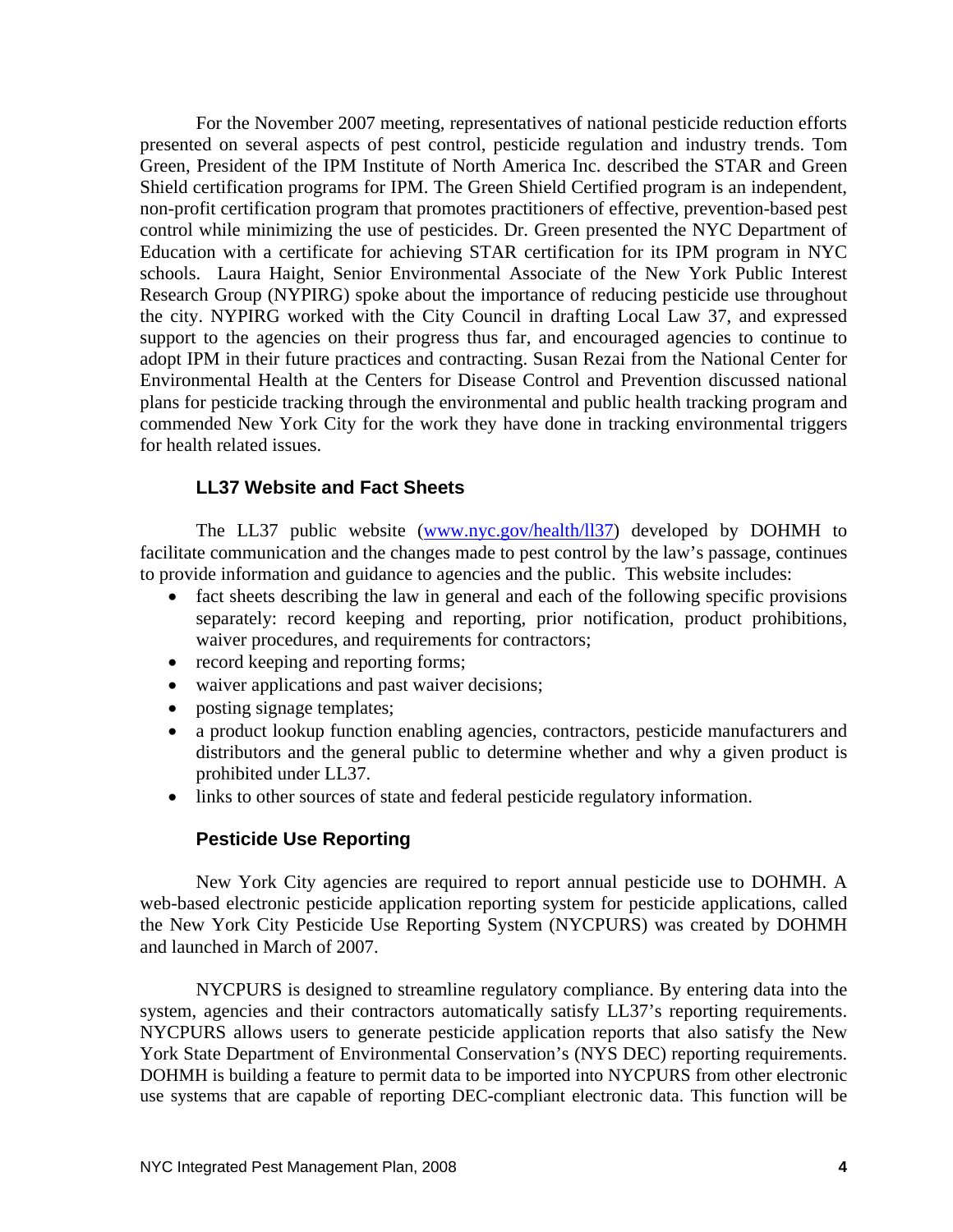available in mid-2008. All agencies and their contractors will be required in 2008 to use NYCPURS.

To promote the use of NYCPURS, DOHMH began monthly training sessions in May 2007 and advertised the courses via the Pest Management Committee, e-mails and paid advertisements in the New York State Pest Management Association's newsletter. Over 100 representatives from city agencies and their contractors have attended NYCPURS training. In August 2007, DOHMH began awarding 2.5 NYS Department of Environmental Conservation licensure credits to New York State certified applicators for completing the training.

Local Law 37 reporting requirements were modified in November 2007 by Local Law 54 (LL54), which amended Subdivision b of Section 17-1208 of the Administrative Code of the City of New York. LL54 requires city agencies to submit a report on pesticide use to the Commissioner of DOHMH, in a form and manner prescribed by the Commissioner, every February 1st. Beginning May 1<sup>st</sup> 2008, and every May thereafter, DOHMH will submit a report to the Speaker of the Council that summarizes by agency the use of pesticides.

## **Pesticide Prohibition Search Application**

To support compliance with city prohibitions of pesticide use, a web-based system allows users to determine the prohibition status of pesticide products. This system compares the active ingredients in the product queried against the California Proposition 65 developmental and reproductive toxin list and the EPA's carcinogen list.

## **HIGHLIGHTED ACHIEVEMENTS IN 2007**

LL37 has prompted pest management changes and awareness across many agencies. A few of the notable examples of recent progress and activity are highlighted below.

## **Pro-Active Rodent Indexing**

Rodent Indexing was designed by DOHMH's Bureau of Veterinary and Pest Control Services to aid efforts to combat the infestation of rats citywide. Indexing is a rapid inspection process that identifies active rat signs on properties, blocks and neighborhoods. Its goal is to determine the extent of rat activity in order to take proactive measures to ameliorate ratrelated conditions. Indexing shifts the focus of inspectors to a more proactive approach to pest control; instead of relying on complaints, inspectors can use the indexing process to identify areas in need of action and to rapidly direct resources.

Indexing is being piloted and evaluated throughout the Bronx. While the majority of properties with active rat signs are privately owned, city-owned buildings will also receive rapid notification of the presence of rats. The citywide Rodent Task Force will address findings at its regular meetings, and continue to coordinate the activity of relevant city agencies to ameliorate conditions.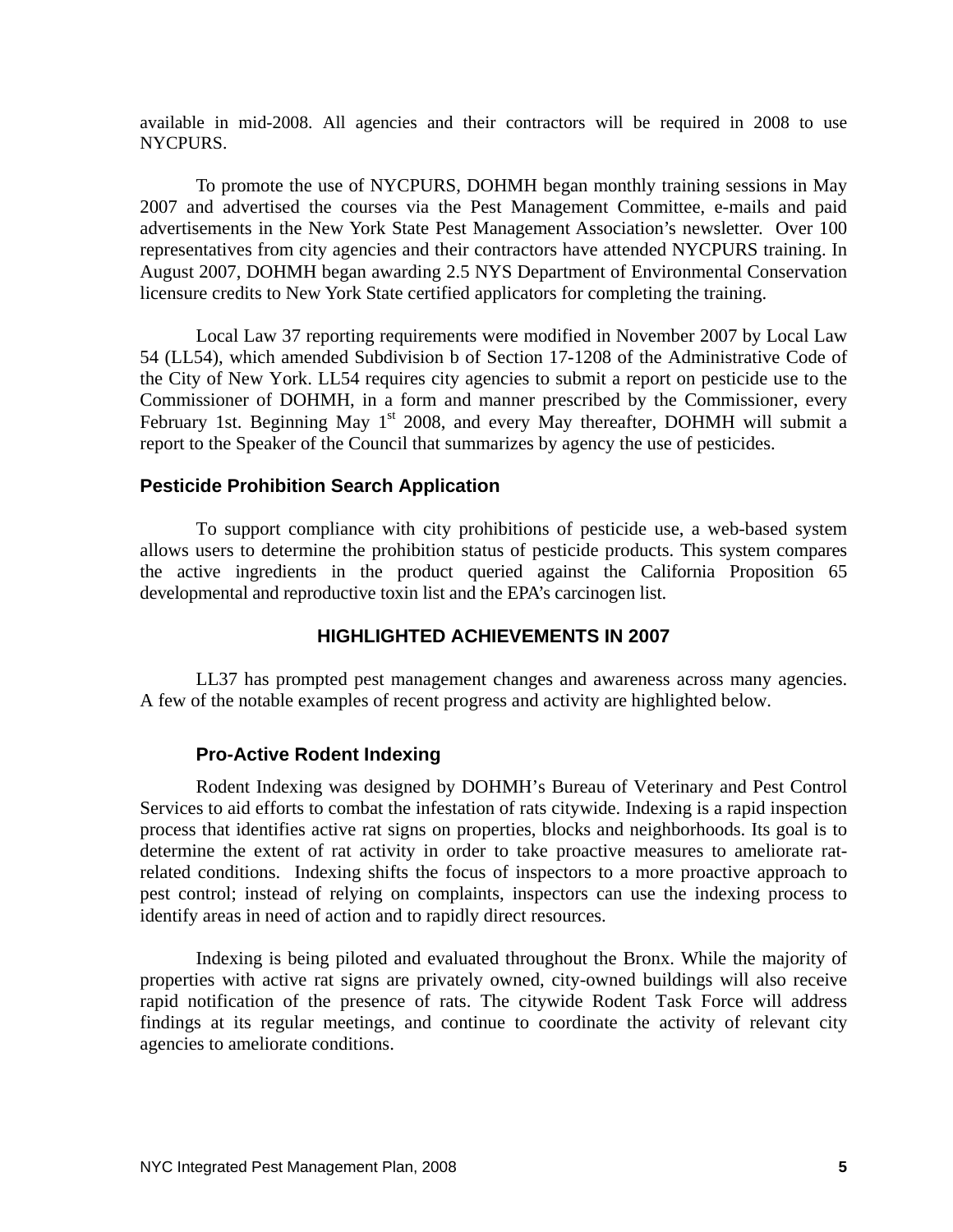## **Pesticide Hazard and Exposure Reduction (PHAER) Zone Training**

On May 23, 2007 DOHMH and the Department of Parks and Recreation (DPR) in cooperation with the Central Parks Conservancy offered a full day of training in the Pesticide Hazard and Exposure Reduction (PHAER) Zones System. The PHAER Zone method, developed by consultant Phil Boise, promotes pesticide use decision-making based on the potential for human exposure and natural resource damage. Forty-five gardeners and assistant gardeners from DPR and the Central Park Conservancy attended the training. The Central Park Conservancy utilizes an extensive integrated pest management policy that includes turf, landscape and tree monitoring; preventative and targeted treatments; and the judicious use of organic products to safely maintain the health of Central Park. DPR, DOHMH and the Central Park Conservancy continue to work together to explore ways to continue to reduce pesticide use.

## **Bed Bug Protocols in Development**

The re-emergence of bed bugs is a global phenomenon. DOHMH has provided technical assistance around safe responses to bed bug infestations and has produced a fact sheet in response to citizens' concerns and questions. The fact sheet developed has been widely disseminated through community meetings, the DOHMH Call Center and on-line. DOHMH, the Department of Housing Preservation and Development, the New York City Housing Authority and the Department of Education have all developed and disseminate protocols for the safe handling of bed bugs.

DOHMH also worked with the Cornell University Cooperative Extension to obtain funding from the Northeast IPM Institute to develop a bed bug response protocol for congregate living environments. The project was launched in June 2007 with the NYC Department of Homeless Services. A task force was convened to discuss the appropriate protocols for preventing and responding to bed bug infestations and the inappropriate use of pesticides in response to this. Protocols will be finalized and published in Spring 2008.

## **Department of Education (DOE) Awarded STAR Certification**

The New York City Department of Education has earned the distinction of IPM STAR Certification from the North American IPM Institute, in partnership with the US Environmental Protection Agency (EPA). The DOE received this award for their team approach to solving pest problems. DOE is responsible for the maintenance of 1,200 school buildings with a population of more than one million students. Six hundred of these buildings are in use year-round. DOE has focused on increasing the frequency of inspections of school facilities by pest control staff, improving professionalism and technology, and communicating more regularly with allied staff, including administrators, teachers and food service, custodial and maintenance staff. DOE's IPM team has conducted training on IPM to upper management, teachers, food service, custodial and maintenance staff.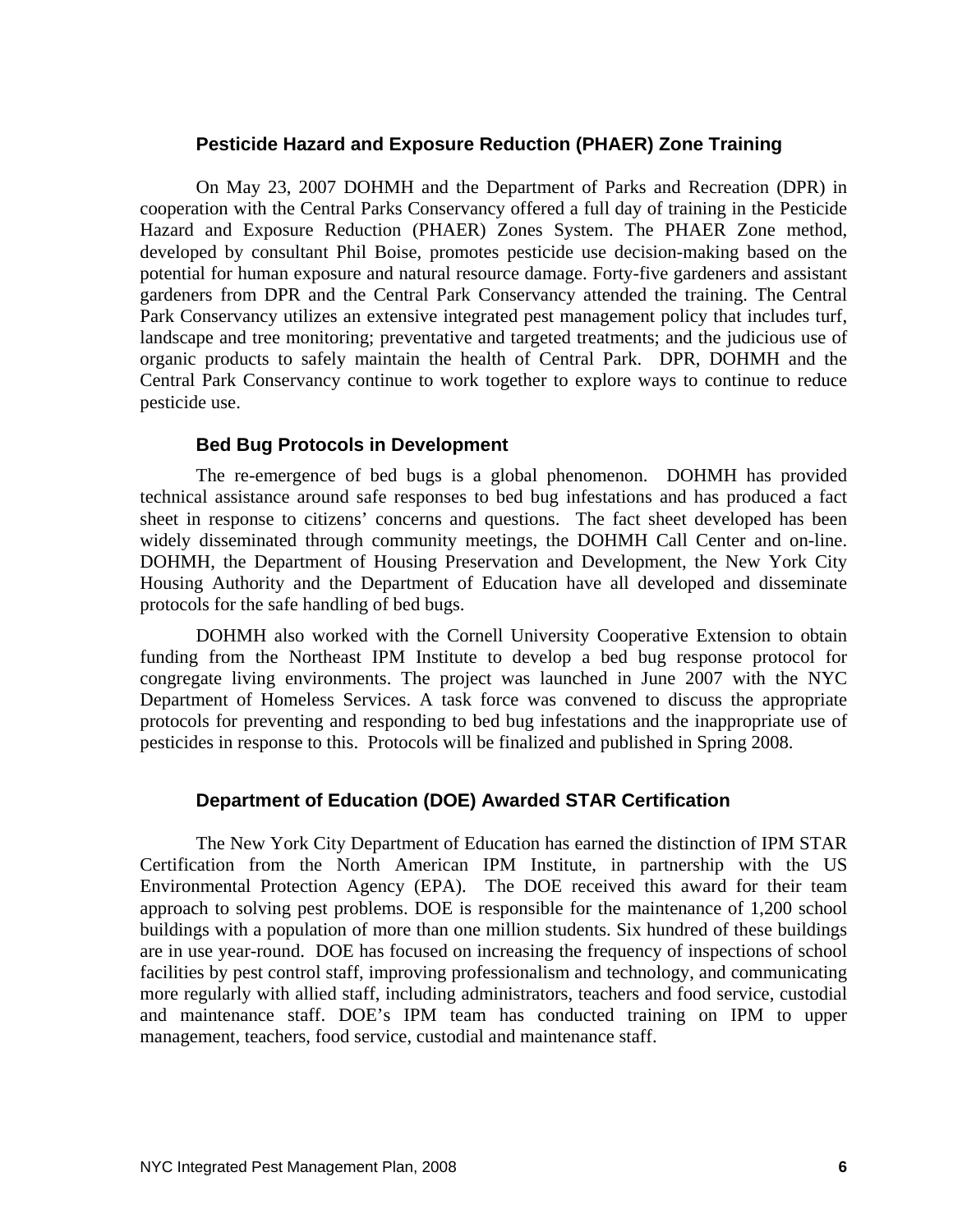## **City-Wide Pest Control Contract**

The Department of Citywide Administrative Services (DCAS) has signed a multi-year citywide contract with USA Exterminators for the provision of pest control services. The contract offers two service options; traditional pest control, and IPM based pest control. DOHMH is the first large purchaser of the IPM service option. In July 2007, the City Council provided funding to DOHMH to conduct enhanced rat control in parks. DOHMH has contracted with USA Exterminators to conduct regular inspections and exterminations in several city parks according to an agreed upon DOHMH-developed protocol. DOHMH will evaluate the contractor's performance, and advise DCAS and other agencies on any changes that should be made to the contract to promote better quality pest control.

# **Rodent Academy Expanded and Rodent Task Force Continues**

DOHMH's Bureau of Pest Control convenes the Mayor's Rodent Task Force and the NYC Rodent Control Academy. The goal of the Rodent Control Academy is to provide a highly focused and standardized approach to managing rodent populations through Integrated Pest Management (IPM). After completing this course, pest control professionals are able to more effectively manage rodent populations because they will have a better understanding of the biology, behavior and habitat of rodents, contributing factors to infestation, effective ways of evaluating site-specific responses and strategies, and effective communication strategies with the public to achieve lasting change and improvements. In 2008, the academy will begin training private pest control professionals.

DOHMH is collaborating with other city agencies to address New York City's rodent problems through weekly rodent task force meetings. Each week the Mayoral Rodent Task Force meets to discuss the City's rodent problems and to develop ways to solve these problems as well as to better inform and educate the public.

## **NYCHA Included IPM in a Development Renovation Contract**

In 2007 the NYC Housing Authority (NYCHA) conducted a kitchen modernization project at Harlem River Houses. The project replaced flooring and cabinets, removed hazardous materials, and conducted preventive pest control in the kitchens of 690 apartments. The project included an inspection of every apartment to assess infestation levels, a prerenovation treatment of apartments with severe infestation to crash the pest populations; cleaning of stoves, pipes and drains, removal of old cabinets and installation of new cabinets. The construction contractor hired by NYCHA for the renovation worked closely with an IPM sub-contractor to ensure that kitchen cabinets were pre-treated and tightly sealed to prevent entry.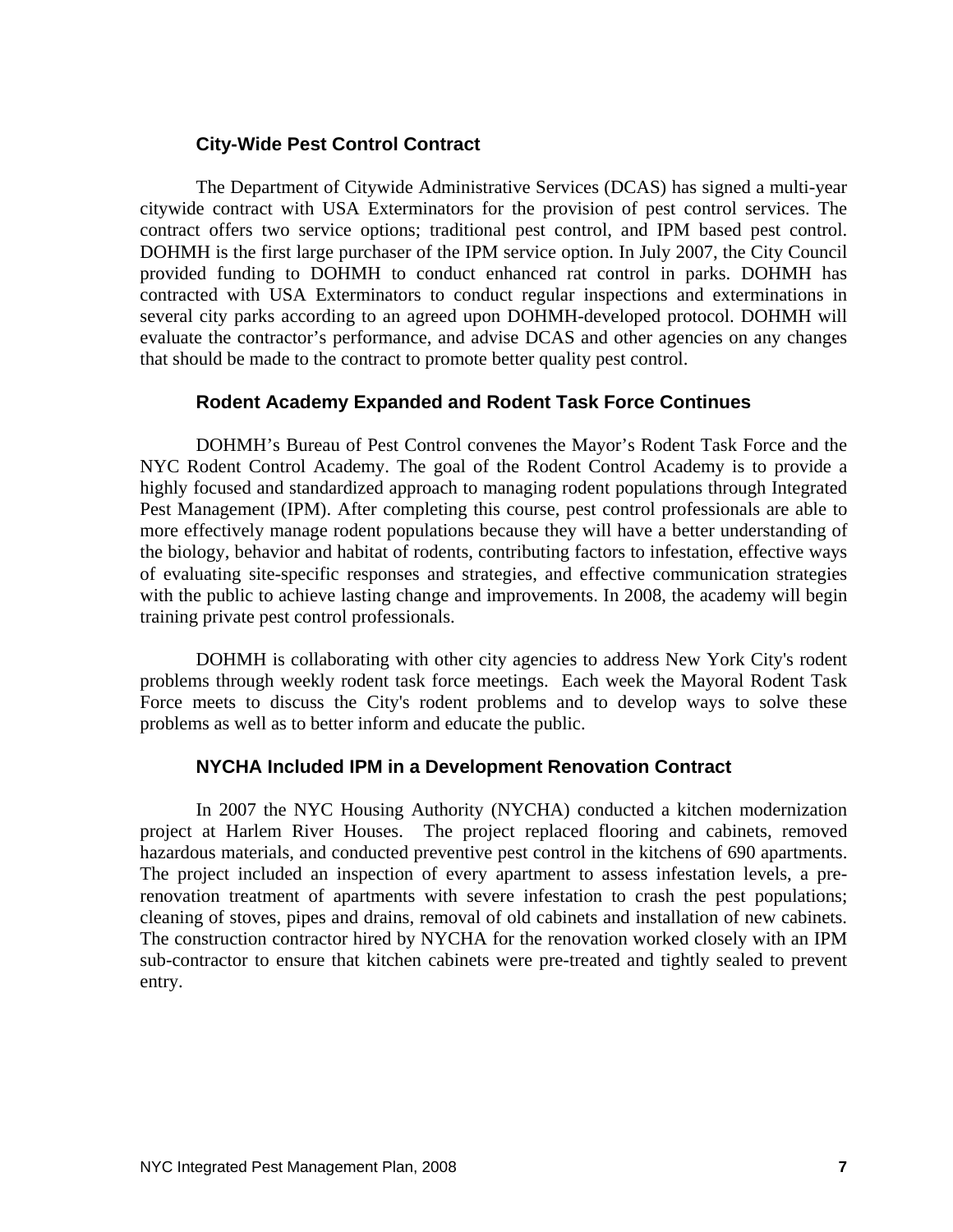### **ONGOING PEST CONTROL ACTIVITIES OF CITY AGENCIES**

Below, pest control activities for many New York City agencies are summarized, and relevant changes to agencies' pest control practices and efforts to reduce pesticide usage by the agencies are noted.

#### **Department for the Aging**

The Department for the Aging (DFTA) contracts with non-profit senior service providers to administer 76 different city-owned and city-leased sites, 33 of which engage in food preparation or storage. DFTA contracts with private vendors for its pest control. Its contracts address typical structural urban pest issues, including roaches, rodents, and flies, through monthly extermination visits. DFTA monitors those facilities with food preparation areas to determine if more frequent extermination visits are necessary. Contracts have been updated to reflect LL37 requirements.

### **Department of Citywide Administrative Services**

Department of Citywide Administrative Services (DCAS) manages 55 office buildings and court houses and nearly 2,500 City-owned vacant lots. DCAS also administers the citywide contract for pest control. The contract reflects the requirements of LL37 and for the first time offers an IPM component. The current contract is for a three year period and became effective June 15, 2007. All city agencies have the option of buying into this contract for their own pest control needs.

In a typical year, DCAS properties encounter rodents, roaches, ants, fleas, fruit flies, mosquitoes and termites. Their contractor visits buildings routinely and provides general pest control services, meets with custodians, reviews pest complaint logs, and addresses problem areas. The contractor communicates with custodial staff to review pest complaint logs and responds to questionable areas. DCAS staff and contractors have attended DOHMH's Rodent Academy to learn effective IPM techniques for rodent control.

Since the adoption of LL37, DCAS has ceased the routine use of most sprays and all foggers. Among its challenges, however, are changing office occupant behaviors that promote infestation such as eating at desks, excessive food storage and poor waste handling. DCAS plans on conducting more tenant and maintenance staff education to promote IPM.

#### **Department of Corrections**

The Department of Corrections (DOC) manages ten facilities that have food preparation areas, laundries, residential areas for inmates, and office space. DOC does not employ contractors for pest management purposes, but relies on in-house pest control professionals. Although pesticide use occurs in DOC facilities, it is constrained by the fact that these facilities are continuously inhabited and cannot be vacated for pesticide applications. Because the exposure potential for residents is high, DOC has sought to improve sanitation practices and institute other IPM measures as a way to control pest problems. DOC's ten pest control staff have also replaced many of the pesticides it had been using with other products to respond to LL37 prohibitions. DOC has adopted NYCPURS for its pesticide use reporting.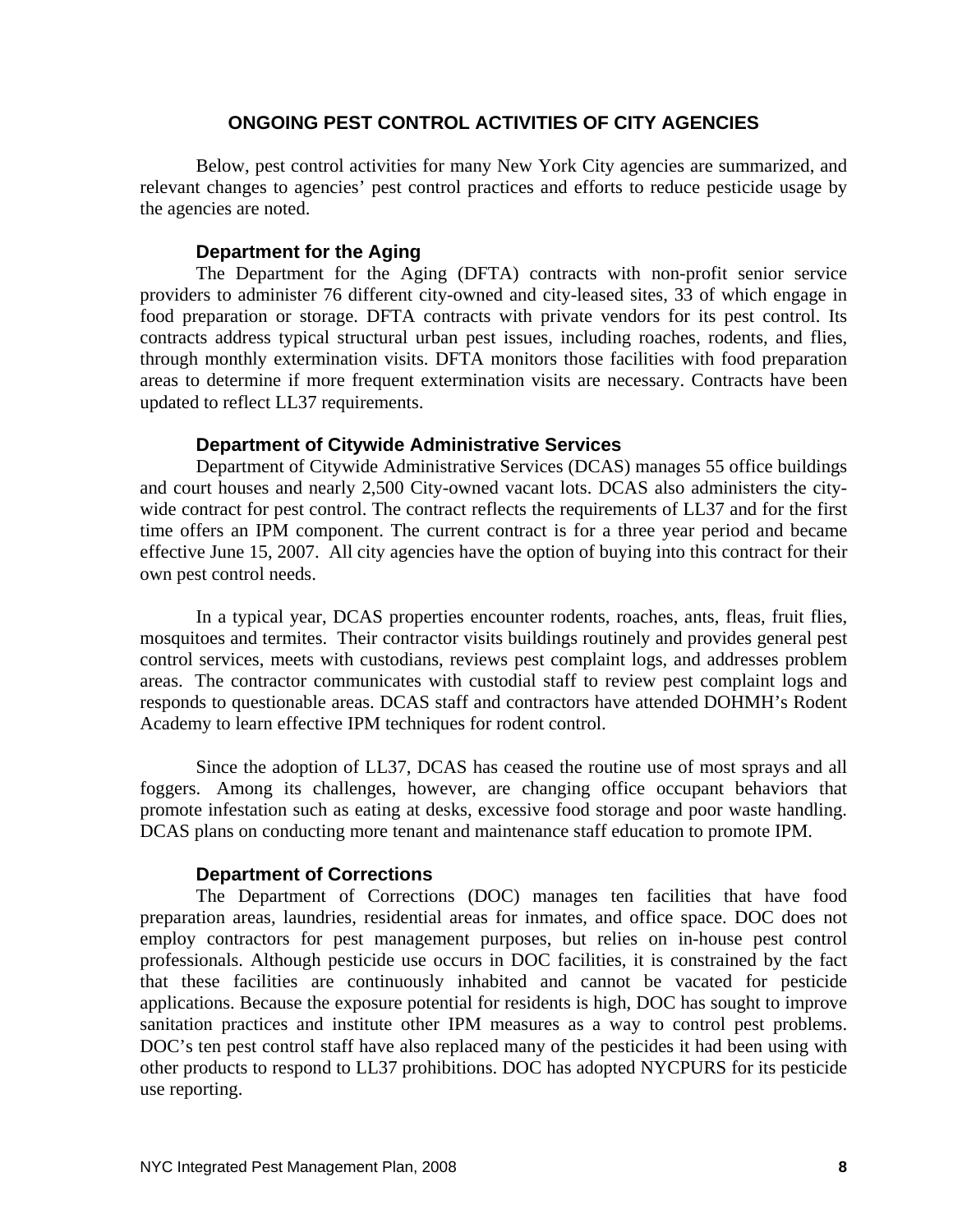#### **Department of Education**

Pest management at all New York City public schools is overseen by DOE. DOE employs fifteen in-house staff to conduct monthly monitoring inspections at 850 schools. In addition, DOE contracts directly with three different pest control companies to provide services for an additional 200 schools. The agency does not use the citywide DCAS contract.

The nature of the products used in school facilities has changed over the years. The dominant products currently used by DOE and its contractors are insect and rodent gels and baits, various formulations of boric acid, and certain other products that are deemed of such low toxicity that they are exempt from regulation by the US EPA and LL37.

To reinforce its IPM approach, DOE has sought to educate the broader school community about best practices. DOE conducts IPM workshops throughout all its divisions, including food preparation and facilities departments, and staff and members of the United Federation of Teachers. In 2007 DOE committed substantial resources to the purchase and installation of pest-proofing and mechanical exclusion strategies, including rodent- and insectresistant door sweeps. As mentioned earlier, DOE was awarded the North American IPM Institute's STAR certification for its IPM practices.

#### **Department of Environmental Protection**

The Department of Environmental Protection (DEP) operates water pollution control plants, well stations, pumping stations, shafts, chambers, reservoirs, aqueducts, tunnels, gate houses, office space, garages, repair shops, maintenance shops, and police precincts within New York City and in upstate counties. The agency provides pest control services at sewage treatment facilities and sewage pump stations. Additionally, treatments are applied to fixed structures associated with the NYC Water supply system and green spaces, together with offices, garages, laboratories and warehouses.

A range of pest problems are encountered in these properties including ants, mosquitoes, gnats, flies, midges, wasps, raccoons, weeds, mice and roaches. DEP contracts for some pest control services and employs 19 licensed applicators for upstate reservoir pest control. DEP's Environmental Coordination Committee has disseminated policies consistent with LL37 to all of its operational units. As part of its continued adoption of IPM principles, DEP has committed to ongoing staff training. Staff has attended training and meetings on Local Law 37 and IPM techniques at the New York Botanical Garden.

#### **Department of Health and Mental Hygiene**

The Bureau of Veterinary and Pest Control Services at DOHMH protects the public from animal- and vector-borne diseases and other hazards, including those that result from uncontrolled or unregulated rodents and other animals, and from mosquito-borne pathogens. Two programs -- Pest Control Services (PCS) and Vector Surveillance and Control (VSC) have pest management responsibilities.

PCS focuses on rodent control – performing inspections, cleanups and treatments of both private and public property. Currently, PCS employs twenty-one exterminators to bait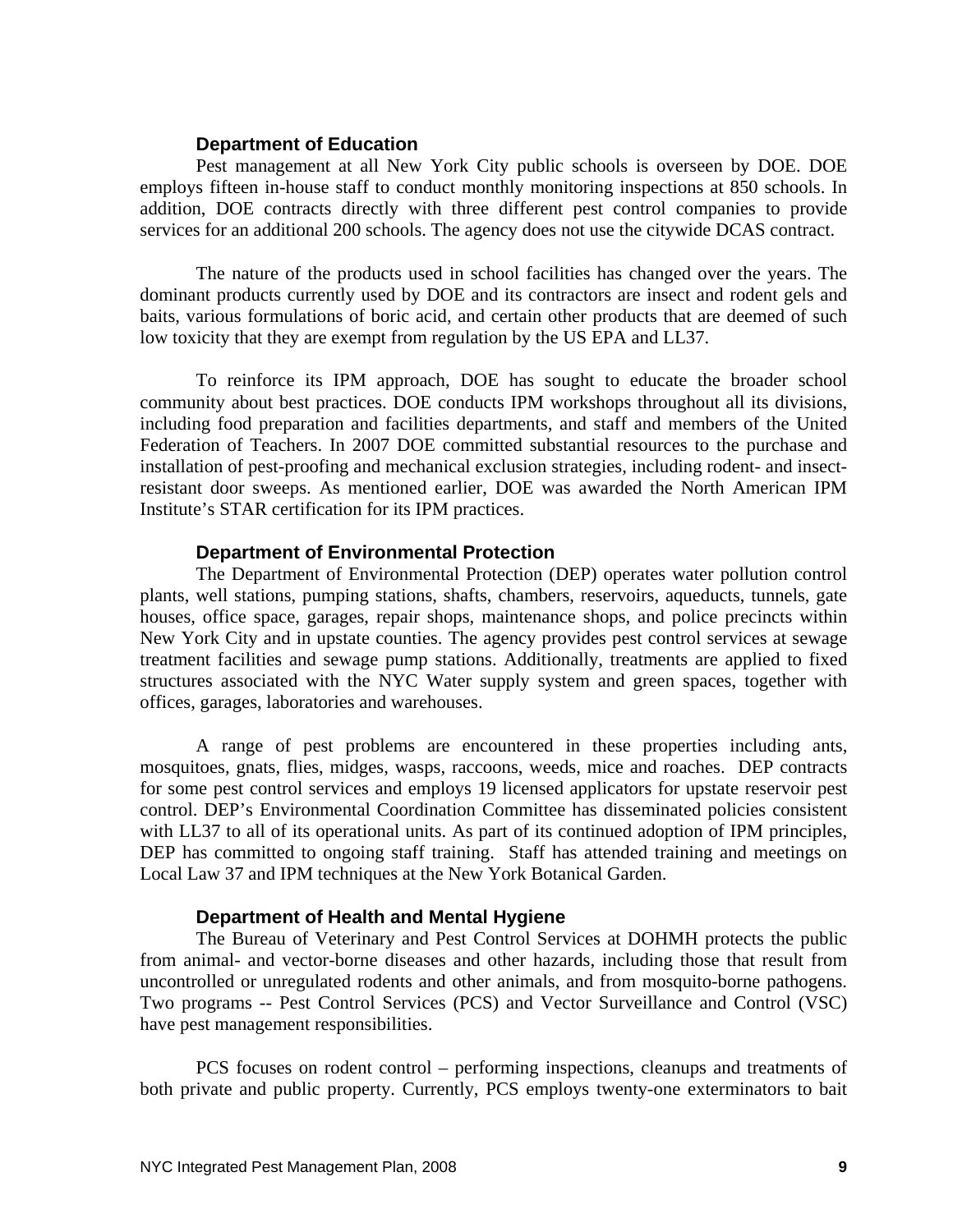properties that have signs of active rodents. PCS only uses rodenticide placed directly in rat burrows or in tamper-resistant containers. PCS is developing a new model of surveillance that is characterized by proactive inspection and cataloguing of neighborhood conditions in order to identify and mitigate problem areas before complaints arise. PCS also sponsors the Rodent Academy.

VSC is charged with mosquito management for the prevention of West Nile Virus. Prevention – eliminating standing water where mosquitoes breed – is the preferred management method, but in areas where standing water cannot be eliminated (such as wetlands and other water bodies), or where field assessments have determined that larval proliferation is a problem, VSC applies biological (non-chemical) larvicides to prevent mosquitoes from hatching. VSC also conducts surveillance for West Nile virus, monitoring larvae, animal hosts, and adult mosquitoes for evidence of escalating viral activity. If these indicate that there is a substantial risk of a West Nile virus outbreak in humans, targeted insecticide spraying is used to suppress adult mosquitoes in threatened areas.

#### **Department of Homeless Services**

The Department of Homeless Services (DHS) manages homeless shelters and dormitory facilities across the City. Pest management services, which primarily address rodent and cockroach problems are provided by the DCAS citywide contract. Although DHS has no in-house pest control personnel, DHS staff members have attended DOHMH's Rodent Academy and NYCPURS training. DHS continues to monitor the pesticides used on its facilities as a result of LL37 prohibitions and to achieve a broader goal of ongoing pesticide use reduction through continued IPM training and through forging cooperative relationships with other agencies.

In 2007, DHS conducted extensive training of its maintenance personnel to promote practices that help prevent and respond to infestations. DHS has demonstrated how vertical integration of pest prevention messages can substantially reduce the need for pesticide use. Protocols exist for pest discovery, general insect pest management, staff and client communication, and emergency infestation response. As mentioned earlier, DHS is collaborating with Cornell University Cooperative Extension to develop and implement a bed bug prevention and response protocol.

#### **Department of Parks and Recreation and Central Park Conservancy**

New York City has 28,000 acres of parks, playgrounds, athletic fields, natural areas, recreational facilities, comfort stations, beaches, historic buildings, and parkways maintained by the Department of Parks and Recreation (DPR). The major routine pest issues facing DPR are weeds (including weed shrubs and trees) and rodents. Rarer infestations of exotic insect pests and diseases, often targeting trees, also occur. To address all of these, DPR employs 111 certified pesticide applicators.

Herbicides account for the largest share of the Department's total pesticide use. Weed control is thus the management arena that has seen the largest change as the result of LL37. In 2007, DPR and the Central Park Conservancy trained all senior gardeners in safer pest control. In fall 2007, DPR began partnering with DOHMH on an enhanced rodent control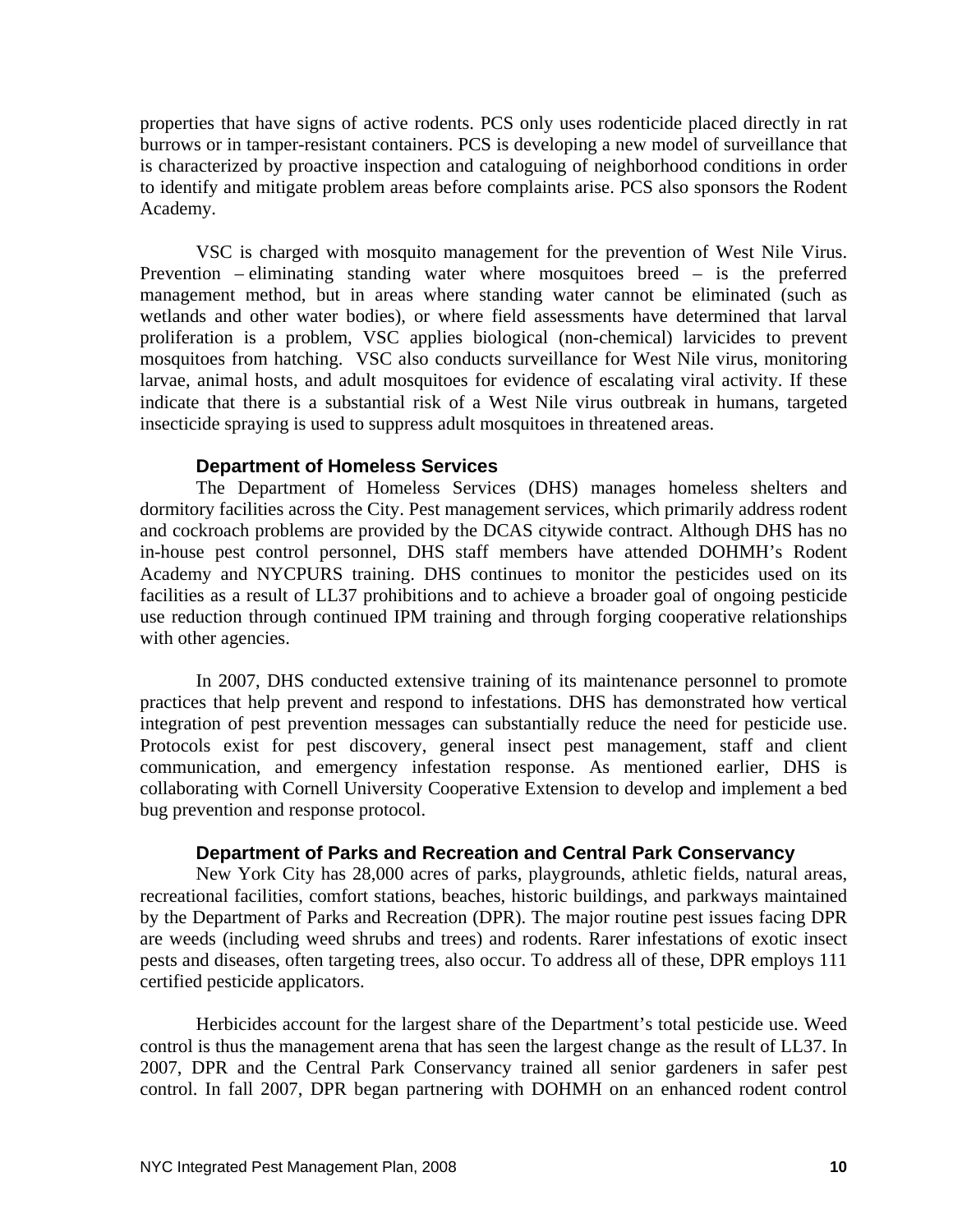program that dedicates DOHMH staff and contracted resources to regular parks inspections and baiting, where necessary. Regular recommendations are made by contractors and DOHMH and Parks staff for landscaping, sanitation and structural repairs to reduce rodent harborage. Only rodenticides placed deeply into rat burrows or in tamper-resistant containers are used.

The Central Park Conservancy manages pest problems on its park grounds, ball fields, playgrounds, comfort stations, field offices, and outdoor storage space. Rodents, turf and tree insects, turf pathogens, weeds and invasive plants or undesirable vegetation are the typical pests encountered. There are currently 22 certified applicators on staff that manages pest control as well as two private contractors.

IPM has been adopted as DPR's overall pest management and planning strategy through routine surveillance, the use of threshold levels of infestation to guide the judicious use of pesticides, and a commitment to reducing the use of pesticides. DPR is field testing alternative vegetation management products. The Conservancy reports significant reductions in the park's rat population following enhanced monitoring and follow-up. Conservancy and DPR staff have attended PHAER Zone, Rodent Academy and NYCPURS courses offered by the DOHMH and continue to dedicate considerable staff time and resources in IPM training.

#### **Department of Sanitation**

The Department of Sanitation of New York City (DSNY) manages garages, office buildings, transfer stations, and various publicly-owned lots throughout the city. DSNY employs two certified pesticide applicators that make routine visits to facilities and responds to emergency calls. Contractors are used on occasion to deal with less typical pests, such as raccoons and squirrels. Because of the nature of the agency's work – managing garbage – pest problems are endemic at some facilities. Following LL37's adoption, DSNY has taken steps to reduce infestation by focusing on sanitation and structural upgrades to inhibit the entry and movement of rats and insect pests. The agency has continued with its "Dump on Shift" program to reduce the amount of garbage stored at facilities. Loaded trucks are being stored outside of garages to minimize interior infestations. DSNY staff attended NYCPURS training, and will begin using the system in 2008.

#### **Department of Transportation**

DOT is responsible for pest management at maintenance yards, lots, and agency offices throughout the city, as well as on rights-of-way along city highways. DOT is also contracted by New York State to provide right-of-way maintenance on state highways within city borders. Right-of-way management consists chiefly of controlling roadside vegetation, and is done by in-house certified applicators within the Roadways Arterial Maintenance Group. Members of this group and others have attended NYCPURS training and are now using the reporting system to capture the data for their arterial work. Several of the herbicides used by DOT have been subject to LL37 prohibitions. The agency continues to monitor products for compliance with LL37.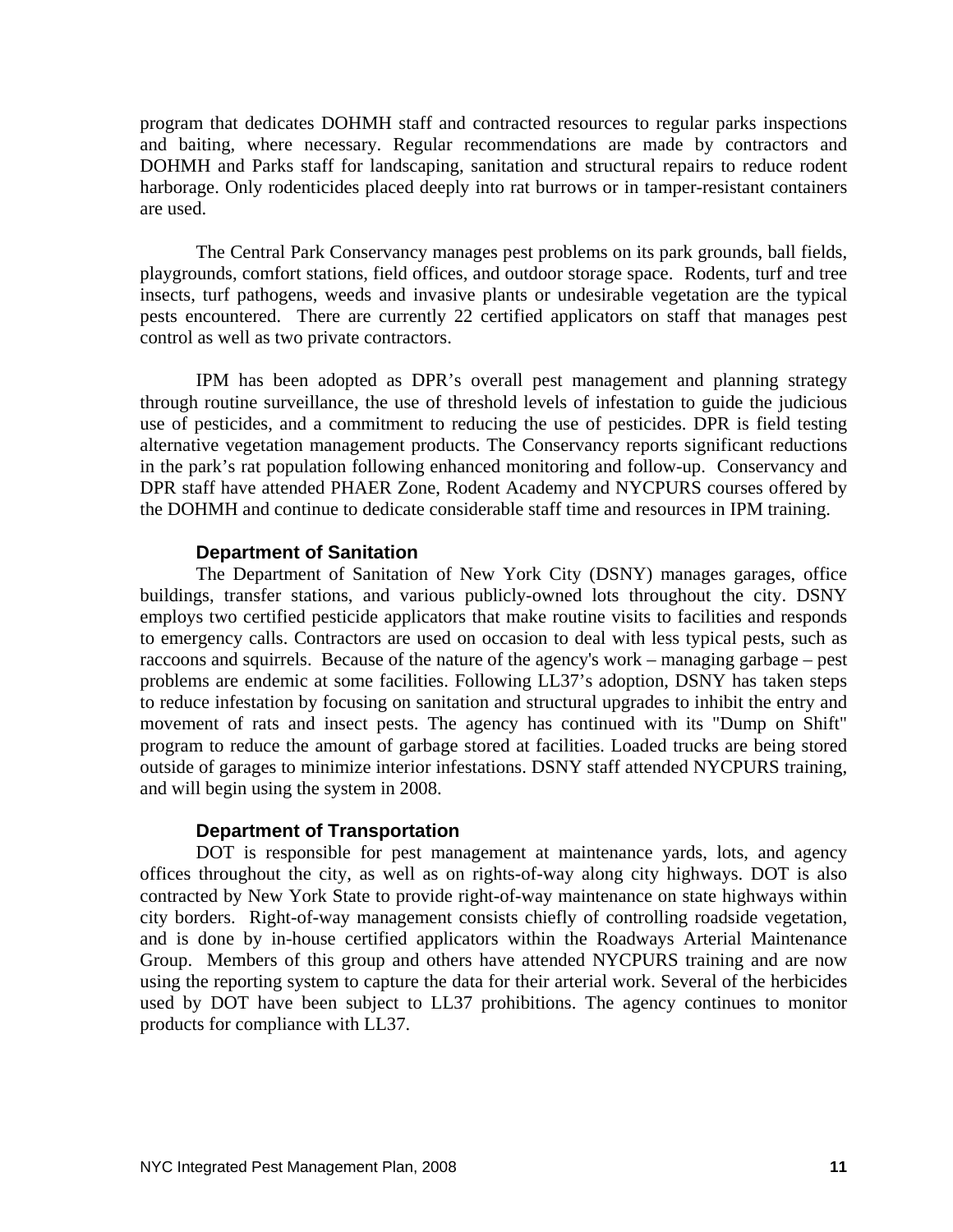#### **Health and Hospitals Corporation**

The New York City Health and Hospitals Corporation (HHC) oversees eleven hospitals, six diagnostic and treatment centers, 82 community health and school-based clinics, and five long-term care/specialty hospital and nursing home facilities. Because each facility is managed separately, pest control protocols differ among facilities. A few facilities have pesticide applicators on-staff, but the majority relies on one of two outside contractors. Many specifically report the use of IPM protocols, which combine preventative measures with monitoring, and pesticide applications as a last resort. Some contracts, however, call for more routine treatments and complaint-driven responses.

Reflecting the variety of services provided in their facilities, HHC reports that its operations also encounter a range of urban pests problems – rodents, roaches, flies, ants, bed bugs, pigeons, and squirrels. To address these problems facilities report using insect gels and baits (boric acid and hydramethlynon-based), rodent baits and tracking powders, and a range of other insecticides. As a result of LL37, some facilities have had to eliminate certain insecticide products and replace them with boric acid products. Staff and contractors from several HHC facilities have attended NYCPURS training.

### **Housing Preservation and Development**

Housing Preservation and Development (HPD) oversees occupied and vacant residential and commercial buildings, vacant lots as well as a very limited number of agency offices. In addition, its Emergency Repair Program occasionally encounters and responds to rats and fleas in occupied private buildings. There are no certified applicators on staff and the agency is currently negotiating a new contract for pest control services. The agency issues small purchase orders on a regular basis selecting from a precertified list of vendors.

Occupied residential buildings get regularly scheduled exterminations for roaches and rodents. Vacant buildings and lots are exterminated in response to complaints or when a problem is identified by the property manager during routine inspections. Buildings being demolished are exterminated prior to and during demolition.

## **New York City Housing Authority**

NYCHA manages 344 housing developments and 181,000 apartments, as well as office space and grounds. NYCHA currently maintains approximately 75 certified pesticide applicators on staff that perform routine inspections and treatments, carry out specialized intensive IPM interventions, and respond to complaints and requests from other agencies. NYCHA staff members regularly address a range of insect and rodent problems, including interior mice, cockroaches and bedbugs and exterior rats, weeds, and mosquito control. Contractors are used for termite infestations.

 NYCHA conducts regular staff training in pest management, including IPM techniques for cockroach, rodent and bed bug control, and encourages staff participation in Rodent Academy and NYCPURS training. NYCHA is in the process of developing a new scannable form to allow electronic data capture which would be uploaded into NYCPURS beginning in 2008. The agency has deployed a variety of new equipment and techniques and has placed greater emphasis on the use of HEPA vacuums for allergen, pest and harborage removal,